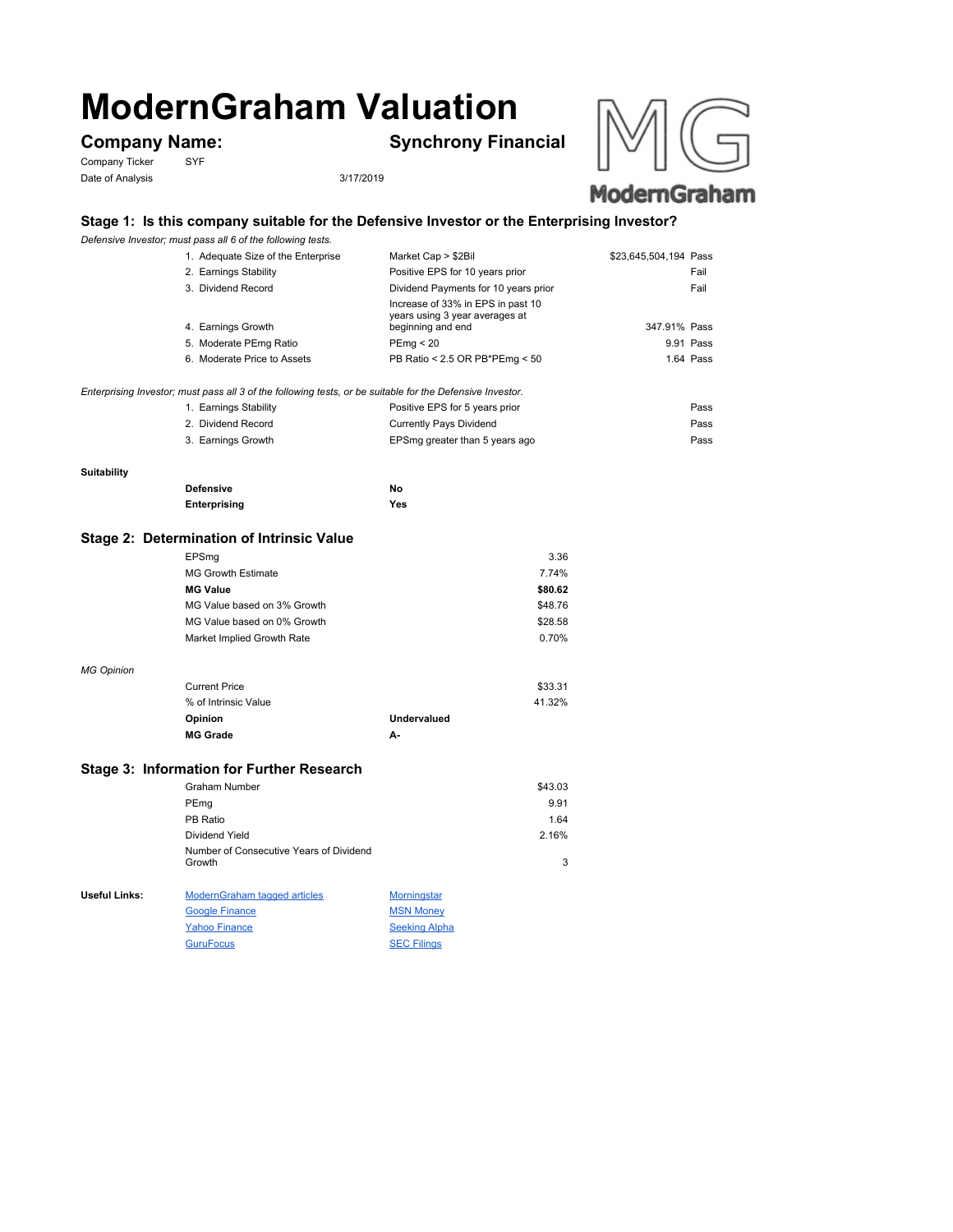| <b>EPS History</b> |        | <b>EPSmg History</b>                 |                   |
|--------------------|--------|--------------------------------------|-------------------|
| Next Fiscal Year   |        |                                      |                   |
| Estimate           |        | \$4.03 Next Fiscal Year Estimate     | \$3.36            |
| Dec2018            | \$3.74 | Dec2018                              | \$2.97            |
| Dec2017            | \$2.42 | Dec2017                              | \$2.58            |
| Dec2016            | \$2.71 | Dec2016                              | \$2.46            |
| Dec2015            | \$2.65 | Dec2015                              | \$2.22            |
| Dec2014            | \$2.78 | Dec2014                              | \$1.82            |
| Dec2013            | \$2.21 | Dec2013                              | \$1.19            |
| Dec2012            | \$0.00 | Dec2012                              | \$0.61            |
| Dec2011            | \$2.28 | Dec2011                              | \$0.76            |
| Dec2010            | \$0.00 | Dec2010                              | \$0.00            |
| Dec2009            | \$0.00 | Dec2009                              | \$0.00            |
| Dec2008            | \$0.00 | Dec2008                              | \$0.00            |
| Dec2007            | \$0.00 | Dec2007                              | \$0.00            |
| Dec2006            | \$0.00 | Dec2006                              | \$0.00            |
| Dec2005            | \$0.00 | Dec2005                              | \$0.00            |
| Dec2004            | \$0.00 | Dec2004                              | \$0.00            |
| Dec2003            | \$0.00 | Dec2003                              | \$0.00            |
| Dec2002            |        | \$0.00 Balance Sheet Information     | 12/1/2018         |
|                    |        | Long-Term Debt & Capital Lease       |                   |
| Dec2001            |        | \$0.00 Obligation                    | \$23,996,000,000  |
| Dec2000            |        | \$0.00 Total Assets                  | \$106,792,000,000 |
| Dec1999            |        | \$0.00 Intangible Assets             | \$2,161,000,000   |
|                    |        | <b>Total Liabilities</b>             | \$92,114,000,000  |
|                    |        | Shares Outstanding (Diluted Average) | 720,500,000       |